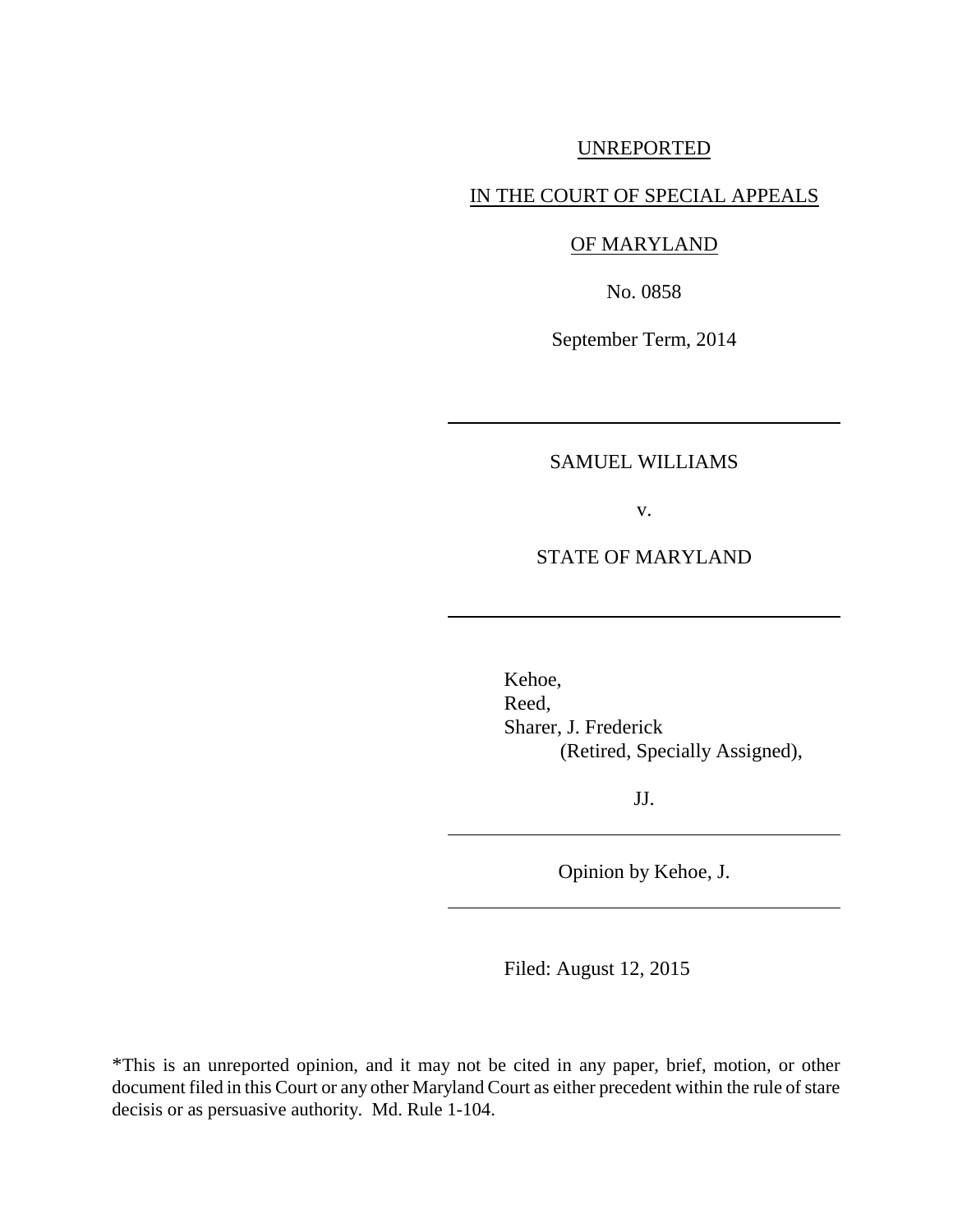After a five day jury trial in the Circuit Court for Montgomery County, the

Honorable David A. Boynton presiding, Samuel Williams was convicted of attempted

second-degree murder and first-degree assault. Mr. Williams presents the following

issues, which we have reworded:

1. Did the hearing court interfere with Williams's right to due process and a fair trial by inducing a co-defendant to invoke his Fifth Amendment privilege to not testify at Williams's trial?

2. Did the trial court err in refusing to admit the hearsay statement of the codefendant as a statement against penal interest exception?

3. Did the trial court err in providing the jury with the comment to the model jury instruction, in response to a jury question on accomplice liability?

We will affirm the judgments of the trial court.

# **Statement of Facts**

Williams's convictions arose from an altercation involving himself, Sean Stokes, and Joshua Powell, in which Powell was seriously injured. For the purposes of this opinion, the following information is necessary:

On the afternoon of June 14, 2013, Williams and Stokes were drinking alcohol with a young woman, known only in the record as "Jasmine", in the vicinity of Jasmine's apartment in Silver Spring. In the course of the afternoon, Jasmine telephoned a friend, Tshianzi Mulangaphuma, and asked her to join them. When Mulangaphuma received Jasmine's phone call, she was in a vehicle with Powell and Iesha Washburn. At Mulangaphuma's request, Powell and Washburn went with her to Jasmine's apartment.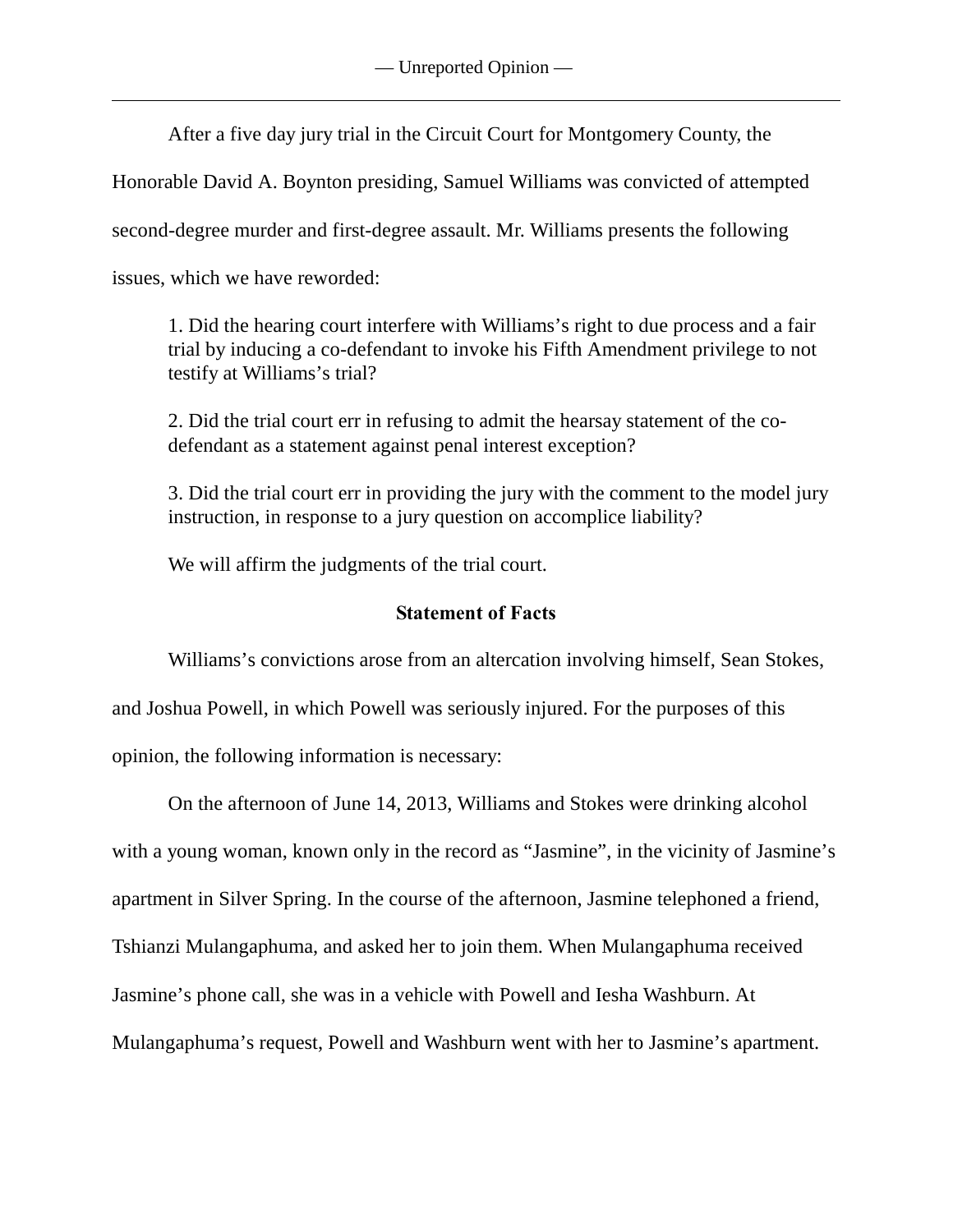Upon arriving at the apartment building, Powell pulled into the driveway in front of the building where they waited in the vehicle for Jasmine to come outside. Williams, who had been slumped over a mailbox when they arrived, approached the vehicle and attempted to open the door to the back seat of the car, where Mulangaphuma was sitting. Neither Powell, Washburn, or Mulangaphuma knew Williams. Powell exited the vehicle and exchanged words with Williams, who then walked away. After the encounter, Powell returned to the car and pulled away. Mulangaphuma then saw Jasmine come out of the building, and they drove back to the front of the building. Powell, Washburn, and Mulangaphuma tried to get Jasmine to get in the car, but she demurred. Stokes and Williams then approached the vehicle, Stokes going toward the driver's side and Williams going toward the passenger's side. Powell exited the vehicle and engaged in a fistfight with Stokes. Williams was not involved in this altercation. After getting the better of Stokes, Powell fled on foot.

Williams and Stokes ran after Powell, and caught up with him shortly thereafter. Williams removed his shirt and challenged Powell to a fight, and Stokes pulled a knife. Upon seeing the knife, Powell ran back towards Jasmine's building.

Powell ran into the building's vestibule, pursued by Stokes and Williams. Stokes stabbed Powell in the neck, and Powell fell to the ground, holding Stokes, who was still standing, above him. Williams, who was standing behind Stokes, then hit Powell four to five times. A bystander, David Sneitzer, intervened and, a few moments later, Williams and Stokes fled from the scene.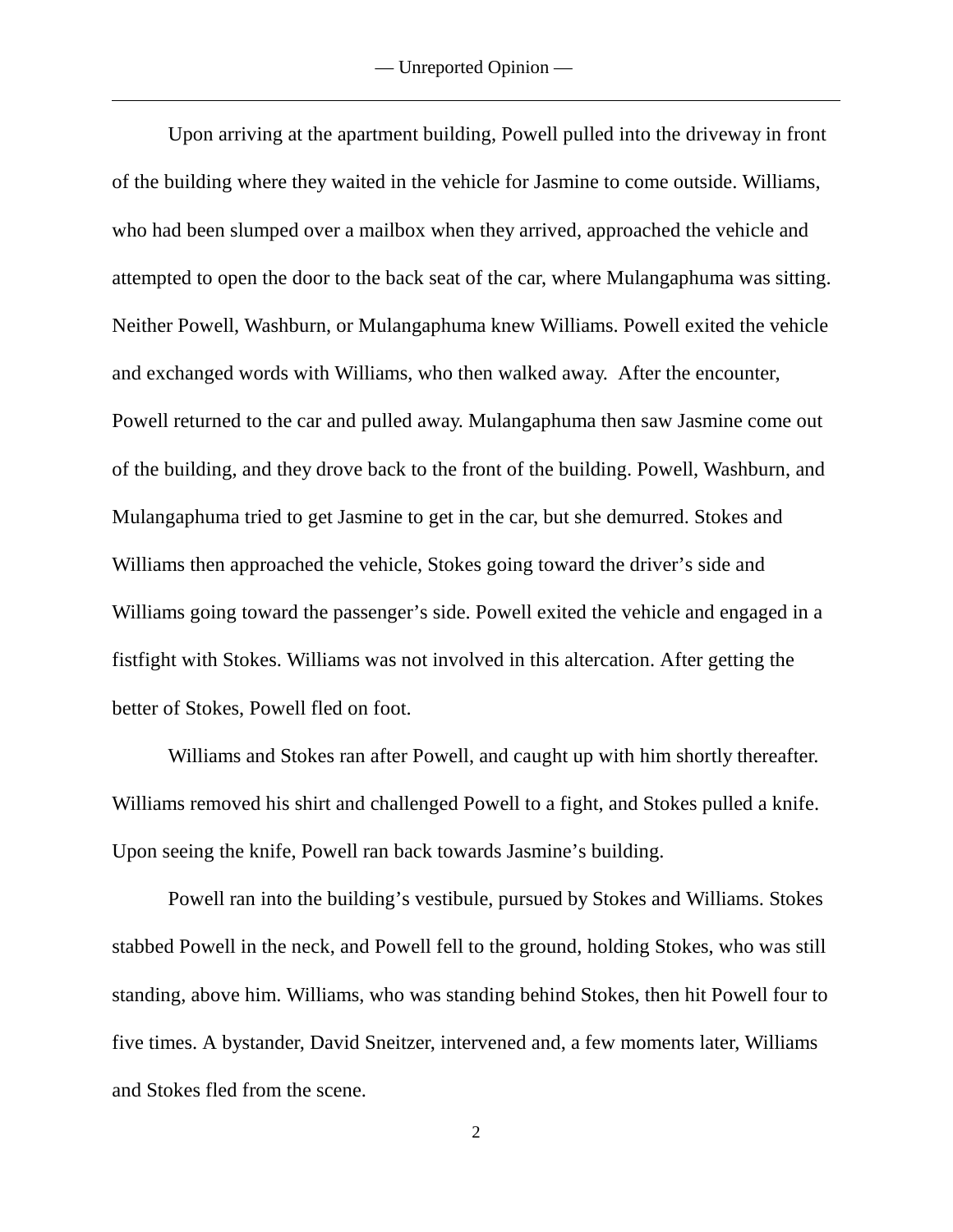Powell sustained severe injuries as a result of the attack, including knife wounds to his head and neck. Williams and Stokes were charged with attempted first-degree murder, first-degree assault, and second-degree assault.

Additional facts will be provided as necessary below.

#### **Analysis**

#### **I. Stokes's Fifth Amendment Privilege**

Stokes and Williams were initially scheduled to be tried together, but their cases were severed after Stokes negotiated a plea agreement with the State. During his trial, Williams called Stokes as a witness but Stokes declined to testify, invoking his Fifth Amendment privilege not to incriminate himself. Williams contends that Stokes invoked his privilege as a result of statements made by the court during Stokes's plea hearing. We turn to Stokes's guilty plea hearing.

Pursuant to his plea agreement, Stokes was to plead guilty to attempted seconddegree murder, on the ground that "he and his accomplice, [Williams] attacked the victim," and confirm, on the record, the State's proffer of the facts. In exchange, Stokes was to receive a sentence of not less than 10, but not more than 13, years incarceration. After the prosecutor read her proffer into the record, Stokes took the stand, at the State's request, to confirm the facts set forth in the proffer, under oath. In pertinent part, the proffer provided as follows:

[b]oth the defendant and Mr. Williams pushed Powell against the wall and Mr. Williams beat and punched Powell while the defendant stabbed Powell in the neck and head. Powell fell to the ground and both the defendant –

3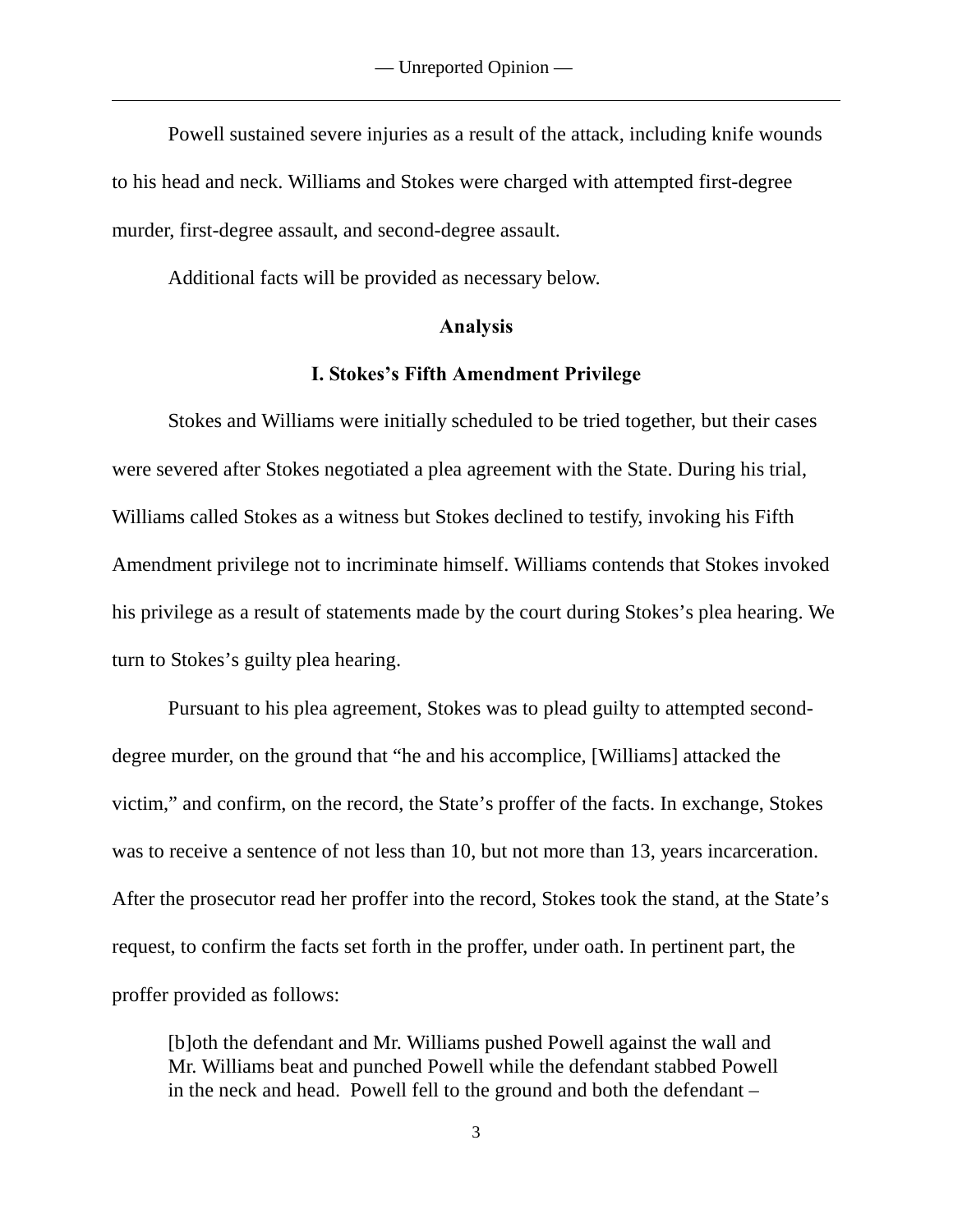both the defendant and Williams continued to assault Powell as he lay on the ground.

Stokes was then placed under oath and asked whether the State's version of events was

accurate (Def. Ex. 1 at 20), whereupon this exchange occurred (emphasis added):

| [THE COURT]: | And what she read about Mr. Williams did; that's<br>correct also. Is that true?                                                                 |
|--------------|-------------------------------------------------------------------------------------------------------------------------------------------------|
| [STOKES]:    | No, sir.                                                                                                                                        |
| [THE COURT]: | It's not true.                                                                                                                                  |
| [STOKES]:    | No, sir.                                                                                                                                        |
| [THE COURT]: | So what - - what she read about Mr. Williams is not<br>true.                                                                                    |
| [STOKES]:    | No, sir.                                                                                                                                        |
| [THE COURT]: | Okay. So what -- what was different about Mr.<br>Williams did versus what the State said.                                                       |
| [STOKES]:    | What Mr. Williams did is basically Mr. Williams<br>repeatedly hit Mr. Powell screaming. Mr. Williams<br>was trying to get me off Mr. Powell.    |
| [THE COURT]: | $So - so your - your rec collection is that Mr. Williams$<br>did not repeatedly hit the victim, but he was trying to<br>get you off the victim. |
| [STOKES]:    | Yes, sir.                                                                                                                                       |

\* \* \*

THE COURT: I guess it – one of the things that occurred to me as I was sitting here that if  $-$  that I guess the concern of the State is that if this defendant for example testified at the codefendant's trial, for the defendant and gave an explanation then that would be very against the plea agreement. So I guess what I was contemplating is that one of the – one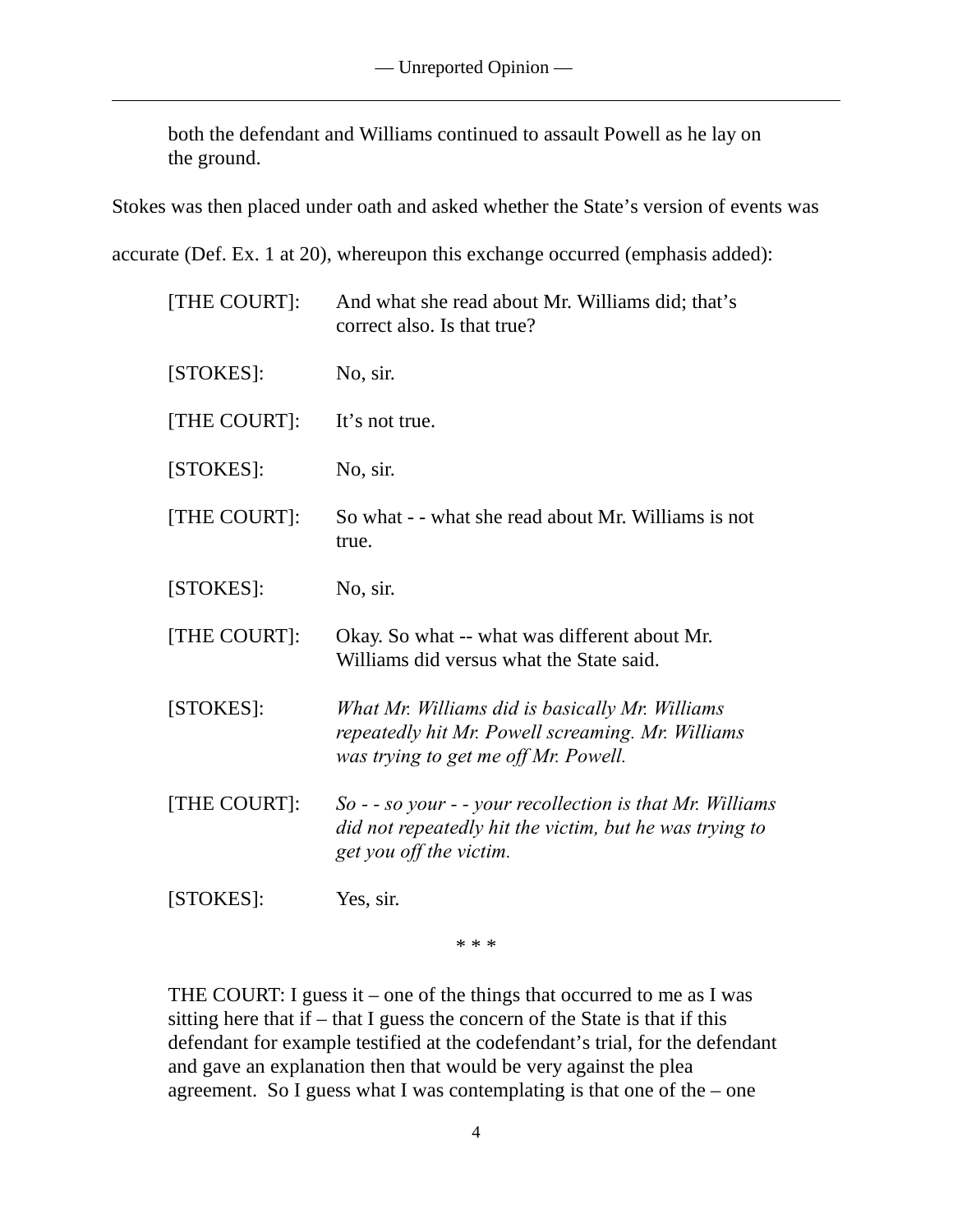way of dealing with that is that if he's unwilling to admit those facts in court today, that if he -if he does or does appear and testifies for the codefendant during his trial and testifies adversely to the facts that were presented today then the limitations of this plea would matter.

[STOKES'S DEFENSE COUNSEL]: Your honor, I don't have an issue with that, your honor, if my client at this current time does. The thing about it though is if he went to  $-$ 

[PROSECUTOR]: If he talked to someone.

THE COURT: Right.

[STOKES'S DEFENSE COUNSEL]: *I have a problem that if they called him and he went to testify and he definitely lied about the facts of this case then he could invalidate the plea.* He makes his own decision. His plea is already taken and then it just gets to you're free to ask whatever you want.

THE COURT: Right. So what – *I guess all I'm saying is that I guess it should be clear to him now*. Now that the plea is taken that if he goes – *if he testifies contrary to the State's proffer that was given today [that] his plea will remain, but the cap would not*.

[PROSECUTOR]: That he will face up to 30 years.

THE COURT: Yep and that he wouldn't [have a] basis for withdrawing his plea.

[STOKES'S DEFENSE COUNSEL]: I understand.

THE COURT: Okay. I know you understand, but I just want to make sure that he understands.

[STOKES'S DEFENSE COUNSEL]: No, I'll explain it to him.

The prosecutor then raised a concern about having Stokes later agree to the State's

proffer. The colloquy continued (emphasis added):

[PROSECUTOR]: I just wanted to make sure this is clear. *My concern is: I don't think we can go back on the record and have him give a different*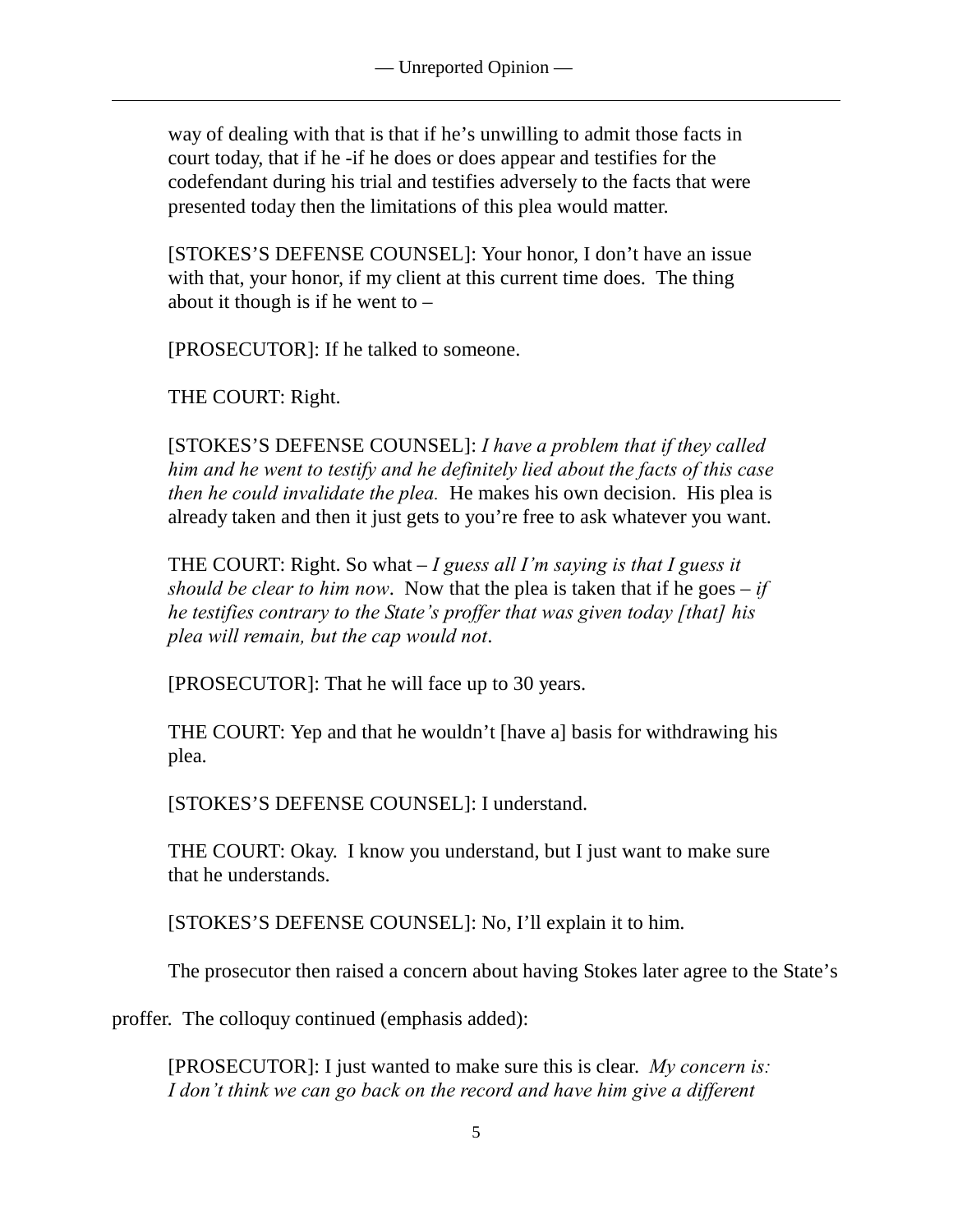*answer because he's already under oath said one thing. And so changing his answer under oath to say something else to then have –*

THE COURT: *Oh, I'm not asking him to change.*

[PROSECUTOR]: Yeah.

THE COURT: That's why –

[PROSECUTOR]: Yeah. I just want that to be clear here.

THE COURT: That' why I think this might be a better way of dealing with it.

[PROSECUTOR]: Yeah.

THE COURT: *Because if he goes back on the record now and changes his answer, then he could be subject to a perjury charge.*

[PROSECUTOR]: *Right.*

THE COURT: But instead of asking him a second question today about the facts just simply – I mean advise him that the plea agreement will remain in place. I'm not going to ask him about anymore questions today to change his story, but to tell him that if he in the future if he appears at trial for the codefendant and testifies for the codefendant and he testifies inconsistent with the State's proffer, then that would invalidate the cap in this plea then he would be subject to 30 years. If he doesn't testify at the trial or testifies consistent with the State; then – then the cap remains.

The court then gave the prosecutors an opportunity to confer among themselves as

how to best proceed, and then the bench conference was resumed:

THE COURT: I'm not telling you how to do this.

[PROSECUTOR]: Yeah.

THE COURT: If you think he's not abiding by the terms of the plea agreement then you can do what you want. I'm just offering to throw that out there as an alternative to withdrawing the plea and going to trial with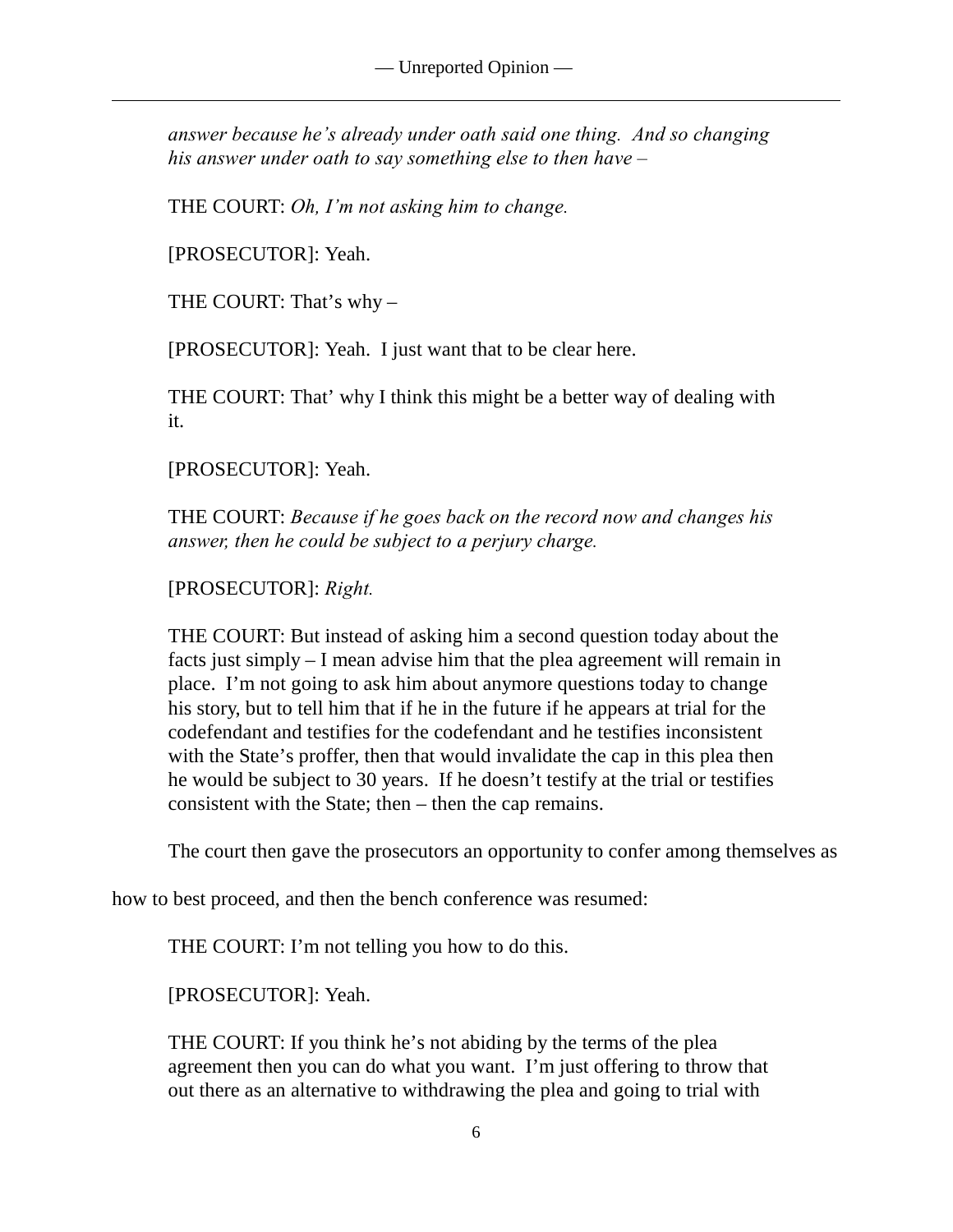codefendants. You could keep the plea and just tell him that if he testifies inconsistently the cap doesn't apply, but it's your decision about what to do because you all reached the agreement; I wasn't part of the agreement.

[PROSECUTOR]: Uh-huh.

[STOKES'S DEFENSE COUNSEL]: I have to say this; obviously the plea agreement right now is the best. You're not going to ask any additional corrections to this case. *We stated there was no additional corrections; accept it have their facts*. [sic] Now pertaining to you know, putting him under oath I – *I don't think he truly -- I'm not trying to get over on the State. I just don't think he really understood what he was getting into here. Let me explain it to him, your honor, he's in over his head. He indicates that he wants to accept the plea and he has no intention to you know, --*

THE COURT: *Testifying at trial?*

[STOKES'S DEFENSE COUNSEL]: *Testifying at trial*. And that's what I want to happen. *As his counsel, advised him that it might be his best decision that he not testify at trial.* . . .

\* \* \*

[STOKES'S DEFENSE COUNSEL]: He had a chance that this affects his –

THE COURT: Well, I guess – let's see –

[PROSECUTOR]: Here's my concern. Oh –

THE COURT: Because he hasn't been sentenced yet, for example, if he was subpoenaed to appear as a witness he hasn't been sentenced yet so this case is still pending. So I suppose you could advise him –

[STOKES'S DEFENSE COUNSEL]: Yes. THE COURT: And he could – he could agree to take the 5th because –

[STOKES'S DEFENSE COUNSEL]: Exactly.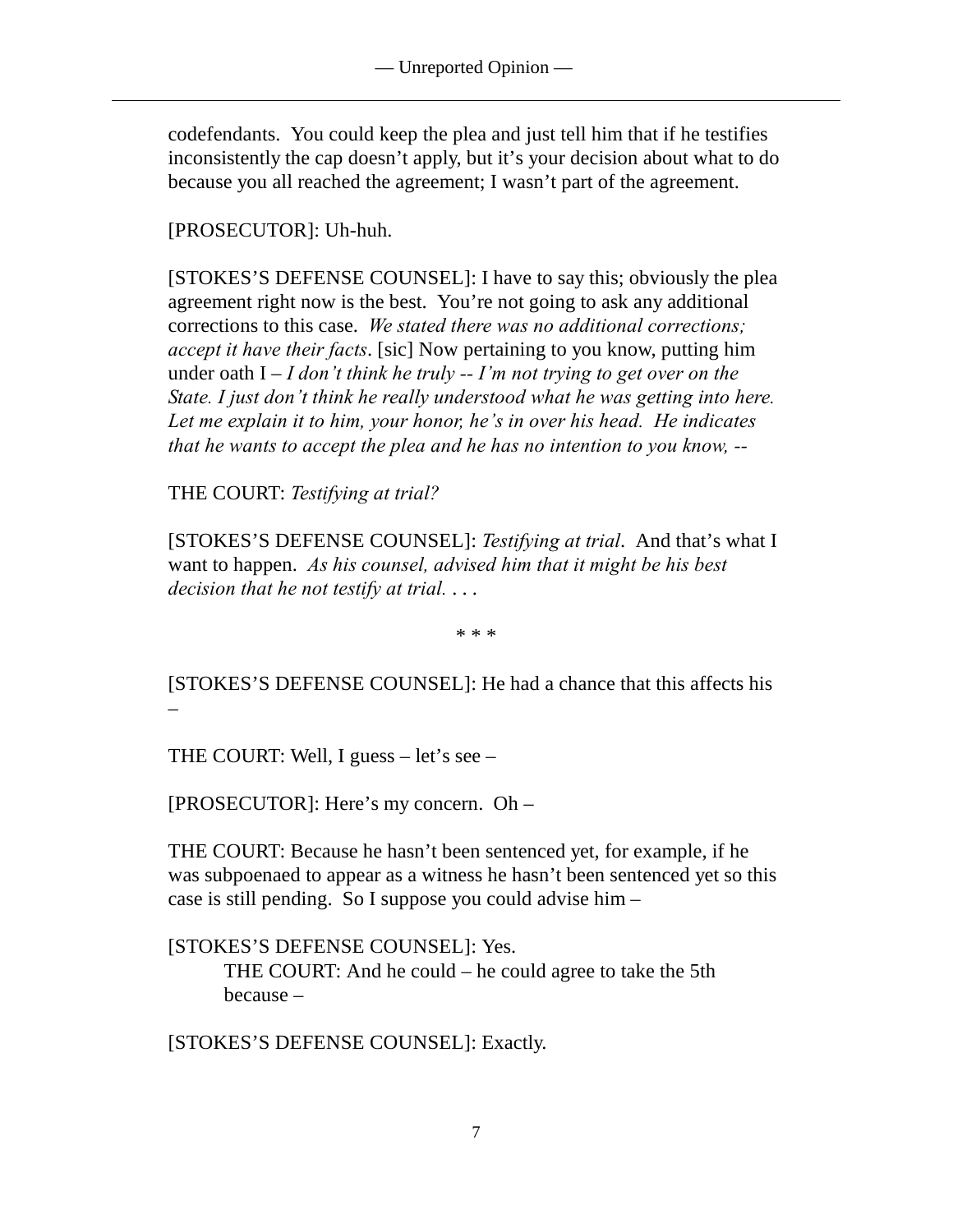THE COURT: The final judgment hasn't been entered; he hasn't been sentenced and his testimony in trial could affect –

[STOKES'S DEFENSE COUNSEL]: Similar if you know, if State don't agree in the codefendant's case and they indicated to me that my client testifies favorably to the codefendant. The plea agreement that you have is off the table. So now he does have his sentencing – your honor, if he was to testify, he hasn't been sentenced; you can pull the plea. It is in his best interest.

THE COURT: No, I understand that, *but there's a difference between – there's a difference between whether he can be compelled to testify or whether he choose to testify and whether he chooses how to testify. My only concern today is that he be told what the consequences of his interactions are going to be.* 

[STOKES'S DEFENSE COUNSEL]: I know, your honor. Thank you.

THE COURT: Is – is the consequence of what he just said that the State is withdrawing the plea or is the consequences of what he just said that what I just spoke about.

[PROSECUTOR]: Uh-huh.

THE COURT: So that's what – *the only thing that I'm concerned about now is he understand what the consequences of what just happened are.* 

Williams contends that the court violated his right to due process and a fair trial by

causing Stokes to invoke his Fifth Amendment right when called to testify at Williams's

trial. He asserts:

The trial judge departed from a neutral judicial role, acted as an advocate and likely caused a witness to change his testimony when he, on his own accord, advised Mr. Stokes, if called as a witness at [Willliams's] trial, to either: (a) refuse to testify; or (b) testify consistent with the State's version of events; and that his failure to exercise one of these two options could result in his being imprisoned for up to thirty years.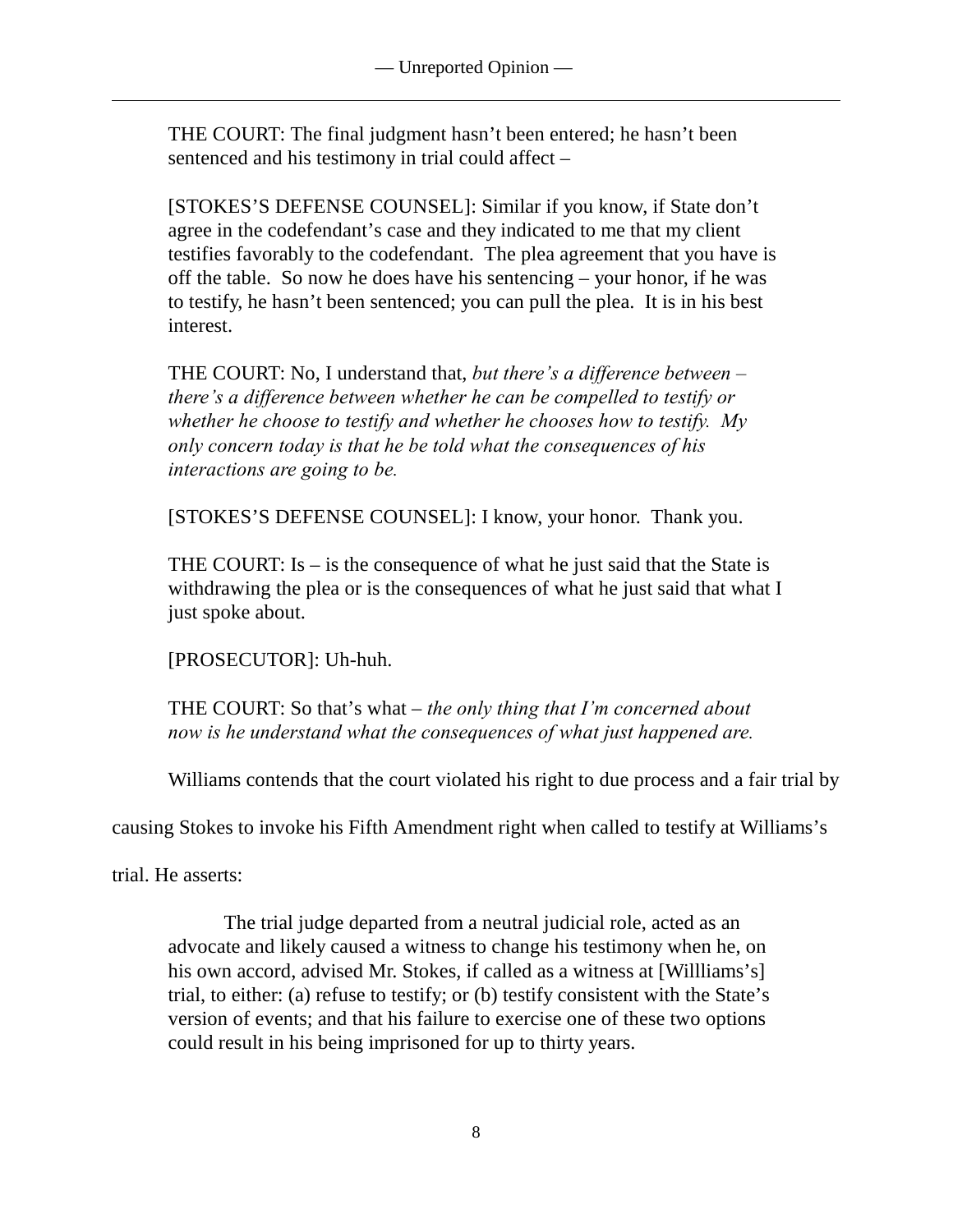The State counters that the court's comments, when viewed in context, were not coercive and form no basis to reverse appellant's convictions.<sup>1</sup> We agree with the State.

Courts have long recognized the Sixth Amendment's guarantee that the criminally accused "have compulsory process for obtaining witnesses in [their] favor" as fundamental to the due process of law. *State v. Stanley*, 351 Md. 733, 742-43 (1998) (citing *Washington v. Texas*, 388 U.S. 14, 19 (1967)). Courts have also recognized that efforts on the part of the trial court to compel a witness to testify or to silence a witness through threats of punishment for perjury or contempt violate the accused's right to due process. *See Archer v. State*, 383 Md. 329, 350-56 (2004).

Courts are not prohibited from addressing witnesses, however. Rather, the Court of Appeals has recommended that, in addressing witnesses, trial courts advise witnesses of the legal implications of their testimony, or lack thereof, "in a neutral and objective manner." *Id* at 358-59 (internal citation and quotation marks omitted).

Williams attempts to analogize the circumstances of Stokes's plea hearing to what happened in *Archer* and *Webb v. Texas*, 409 U.S. 95 (1972), but the attempt is unconvincing. Both *Archer* and *Webb* involved egregious, coercive conduct on the part of the trial court. In *Archer*, after a witness refused to testify, the trial judge, through the

<sup>&</sup>lt;sup>1</sup>The State also notes that the court's statements were made to counsel during a bench conference and outside of the presence of Stokes. We do not think it matters whether the court addressed his comments to counsel or directly to Williams himself. We assume that counsel passed on to Williams the substance of the court's concerns and comments.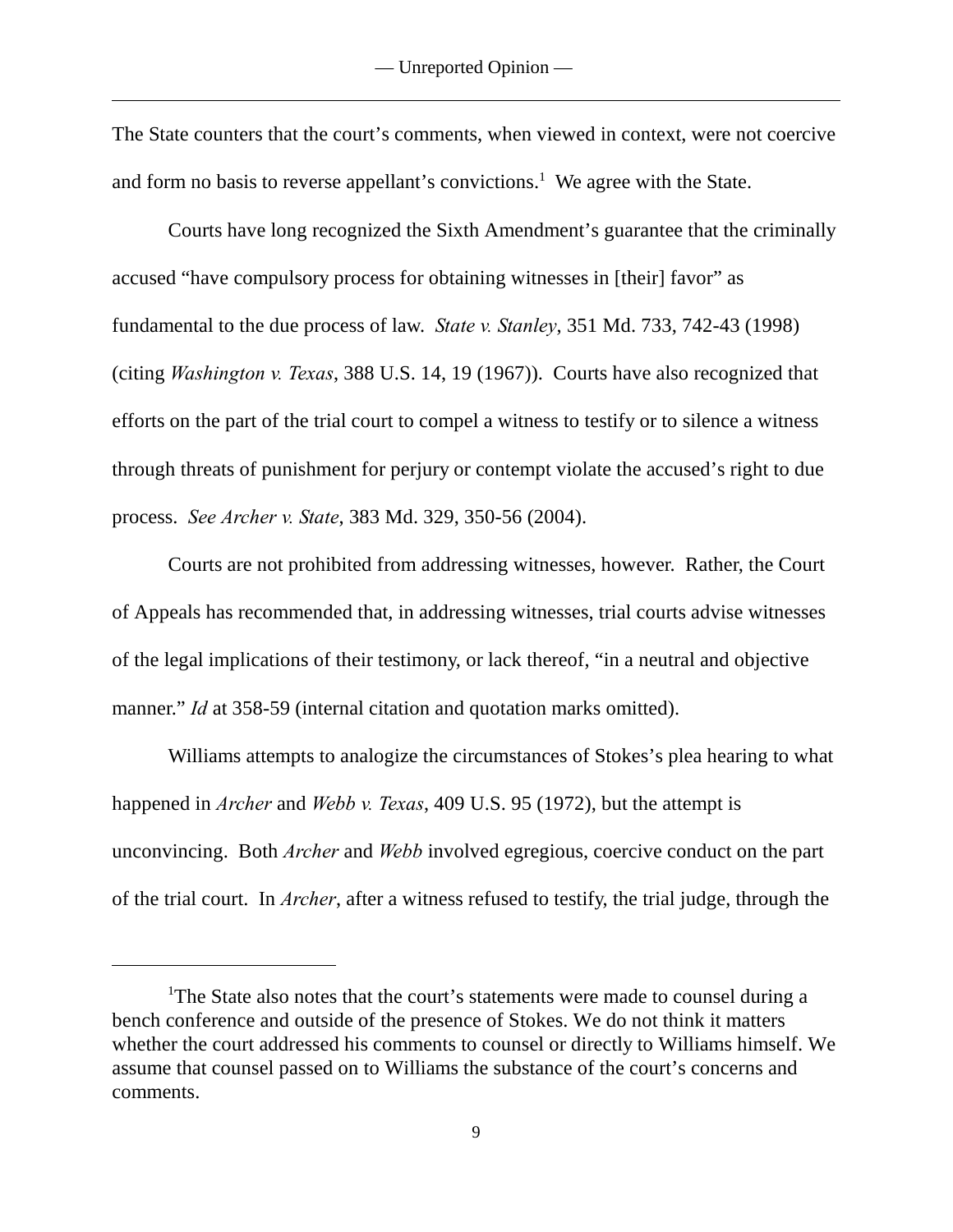witness's counsel, threatened the witness with a contempt hearing, asserted that the hearing judge would give the witness the longest sentence possible—identifying life in prison as a possibility, and called the potential hearing judge from the bench. *Archer*, 383 Md. at 350-52. The judge also advised the witness as to how he could testify. *Id.* at 350-51. The witness ultimately took the stand, and the Court of Appeals found that the judge's conduct was "prejudicial to Archer and denied him a fair trial." *Id*. at 360.

In *Webb v. Texas*, the trial judge's admonishment had the opposite effect – the witness, who was also serving a prison sentence, refused to take the stand after the trial court went on at length about the dangers of perjury. 409 U.S. at 95-96. The judge assured the witness that if he were to lie under oath, his case would go to a grand jury, he would be indicted and most likely convicted of perjury, his sentence would be added to the sentence he was currently serving, and that it would effect his parole, when the time came. *Id*. at 96. The Supreme Court concluded that "the judge's threatening remarks, directed only at the single witness for the defense, effectively drove that witness off the stand, and thus deprived the petitioner of due process of law under the Fourteenth Amendment." *Id.* at 98.

The case before us presents a very different scenario. The transcript reveals that the court did nothing more than to identify the legal obstacles created after Stokes testified contrary to the State's proffer. The court made it clear on multiple occasions that its concern was that Stokes "understand . . . the consequences of what just happened[.]" In a guilty plea proceeding, the court is obligated to assure itself that the guilty plea is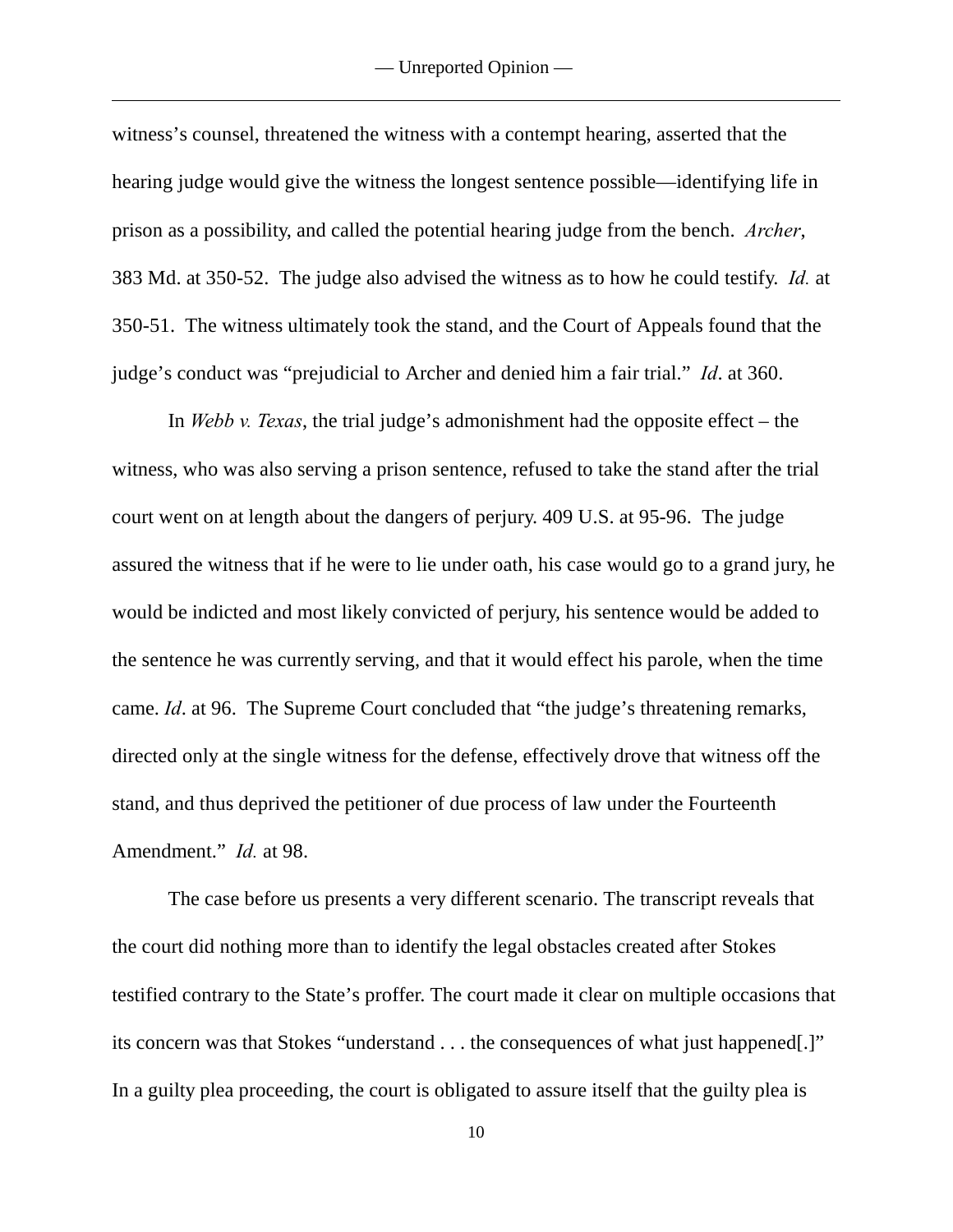voluntary. Md. Rule 4-243(d). A guilty plea can be voluntary only if the defendant knows the consequences of the plea. *See Blinken v. State*, 291 Md. 297, 307-09 (1981). We see nothing inappropriate or coercive in the court's calling to the attention of counsel some of the possible ramifications of the conflict between Stoke's testimony and the State's proffer. The court made it clear that the problem was one for Stokes, his counsel, and the State, to solve. The court did not violate Williams's due process rights because those parties ultimately reached a resolution that was not to Williams's advantage.

#### **II. A Statement Against Penal Interest?**

Williams's second contention arises out of Stokes's plea hearing as well. As we have explained at his guilty plea hearing, Stokes testified contrary to the State's proffer with regard to Williams's participation in the attack on Powell. Prior to the start of appellant's trial, defense counsel sought a pre-trial ruling on the admissibility of the portion of Stokes's plea hearing transcript containing the following colloquy between Stokes and the guilty plea court: $2^2$ 

THE COURT: So – so your – your recollection is that Mr. Williams did not repeatedly hit the victim, but he was trying to get you off the victim.

STOKES: Yes, sir.

At appellant's trial, his counsel argued that Stoke's testimony was admissible as a statement against penal interest because Stokes had jeopardized his plea by refusing to confirm the State's account of Williams's involvement. As a result, argued counsel,

<sup>&</sup>lt;sup>2</sup>The same judge presided over Stokes's guilty plea hearing and Williams's trial.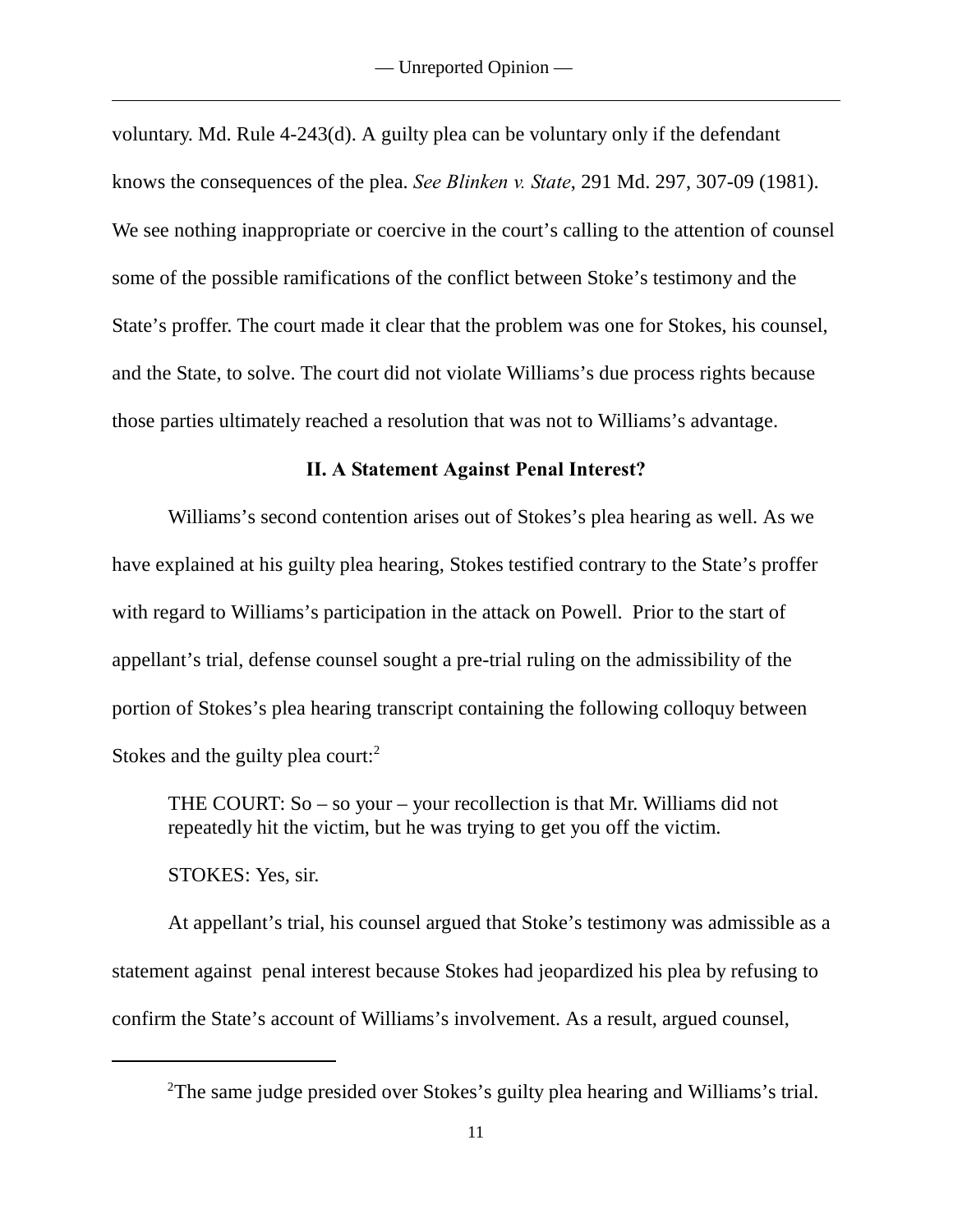Stokes put himself at risk of being sentenced to 30 years incarceration. The State countered that Stokes's statement was not a statement against his penal interest, because he was testifying to Williams's conduct, as opposed to his own, and, even if it were, it would be inadmissible because there was no evidence to corroborate the statement, and the statement was inherently unreliable. In support of the latter contention, the State pointed to the fact that Stokes and Williams had denied knowing one another in their statements to the police after their arrest. The court refused to admit Stokes's statement, explaining:

I guess I would make a determination that saying someone else didn't punch the victim is not a statement against penal interest. In this particular case if the allegation was if there was one person that committed this assault, by Mr. Stokes saying, "Mr. Williams didn't do it, I did it," that might be a statement against penal interest.

However, in this particular case, from the very get-go there's two people that are involved in this assault by every person's statement about the facts. And so by – Mr. Stokes admitted during the course of the plea that he was the one that stabbed. [T]hat would be an admission against penal interest. However, by saying that Mr. Williams didn't punch, that's not a statement against Mr. Stokes's penal interest. [And additionally,] there has to be a finding by the court that the statement is reliable. And there has to be a lack of some bias or motive for making a statement against penal interest[].

[T]he statement he made about his friend Mr. Williams, that he was not involved, was certainly -- well, it appears to be motivated by friendship or some allegiance that Mr. Stokes had to Mr. Williams. And therefore there would be a motive . . . for making that statement[.]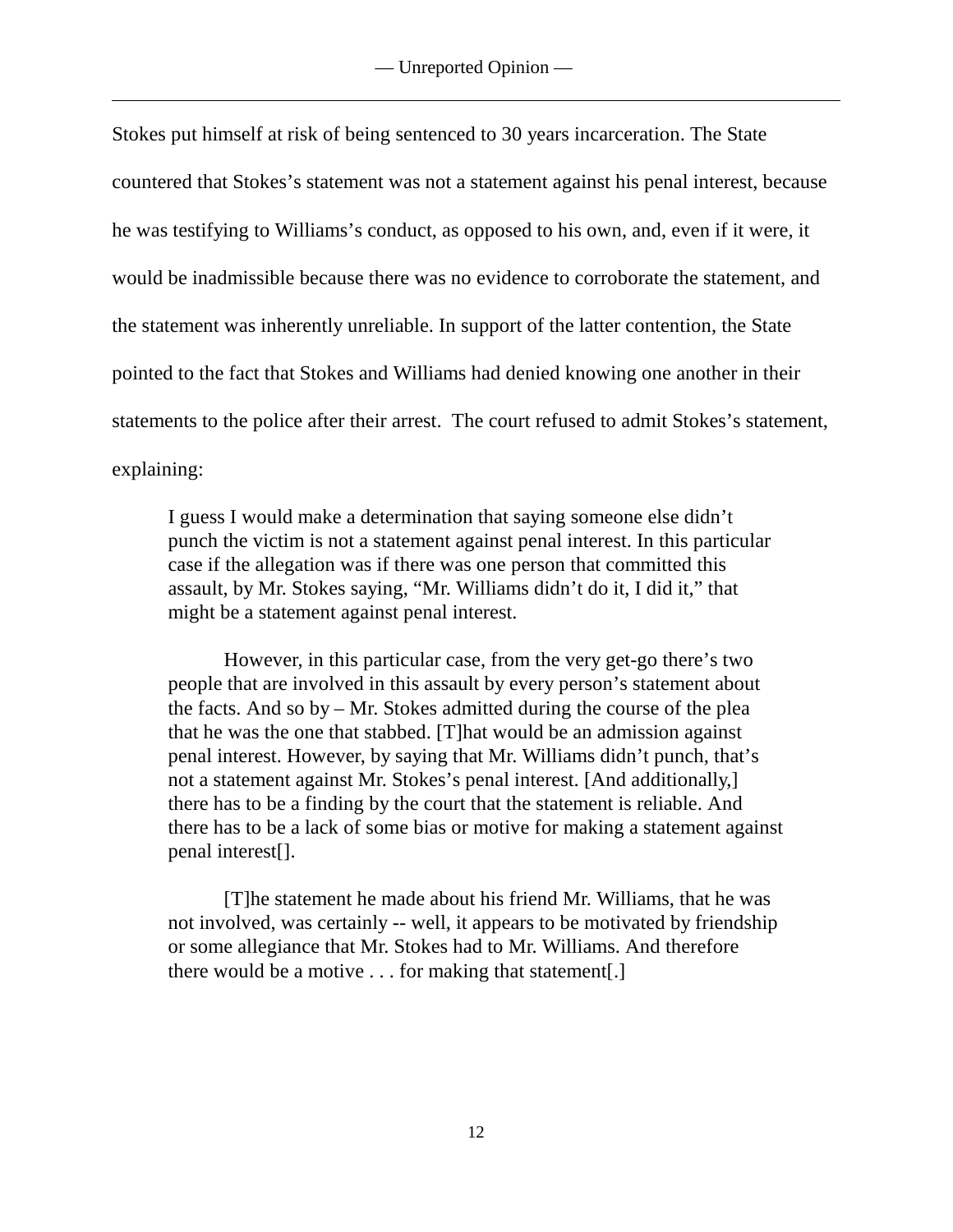Md. Rule 5-804(b)(3) provides an exception to the general prohibition against hearsay, where the declarant is unavailable<sup>3</sup> to testify and makes a statement against his or her pecuniary, proprietary, or liberty interest. Md. Rule 5-804(b)(3) defines a statement against interest, as follows:

A statement which was at the time of its making so contrary to the declarant's pecuniary or proprietary interest, so tended to subject the declarant to civil or criminal liability, or so tended to render invalid a claim by the declarant against another, that a reasonable person in the declarant's position would not have made the statement unless the person believed it to be true. A statement tending to expose the declarant to criminal liability and offered in a criminal case is not admissible unless corroborating circumstances clearly indicate the trustworthiness of the statement.

As this Court explained in *Roebuck v. State*, 148 Md. App. 563, 578 (2002), "[i]n order to admit a hearsay statement under Rule 5-804(b)(3), the trial court must determine that: 1) the declarant's statement was against his or her penal interest; 2) the declarant is an unavailable witness; and 3) corroborating circumstances exist to establish the trustworthiness of the statement." Moreover, the "burden is on the proponent of the statement to establish that it is cloaked with indicia of reliability, which means that there must be a showing of particularized guarantees of trustworthiness." *Id.* at 579 (bracketing and quotations marks omitted).

Our review of a trial court's hearsay determinations is two-fold. Whether a statement is hearsay, or satisfies an exception to the prohibition against hearsay, is a legal

<sup>&</sup>lt;sup>3</sup>The trial court found that Stokes rendered himself "unavailable" for the purposes of Rule 5-804(b)(3) when he invoked his Fifth Amendment privilege not to testify.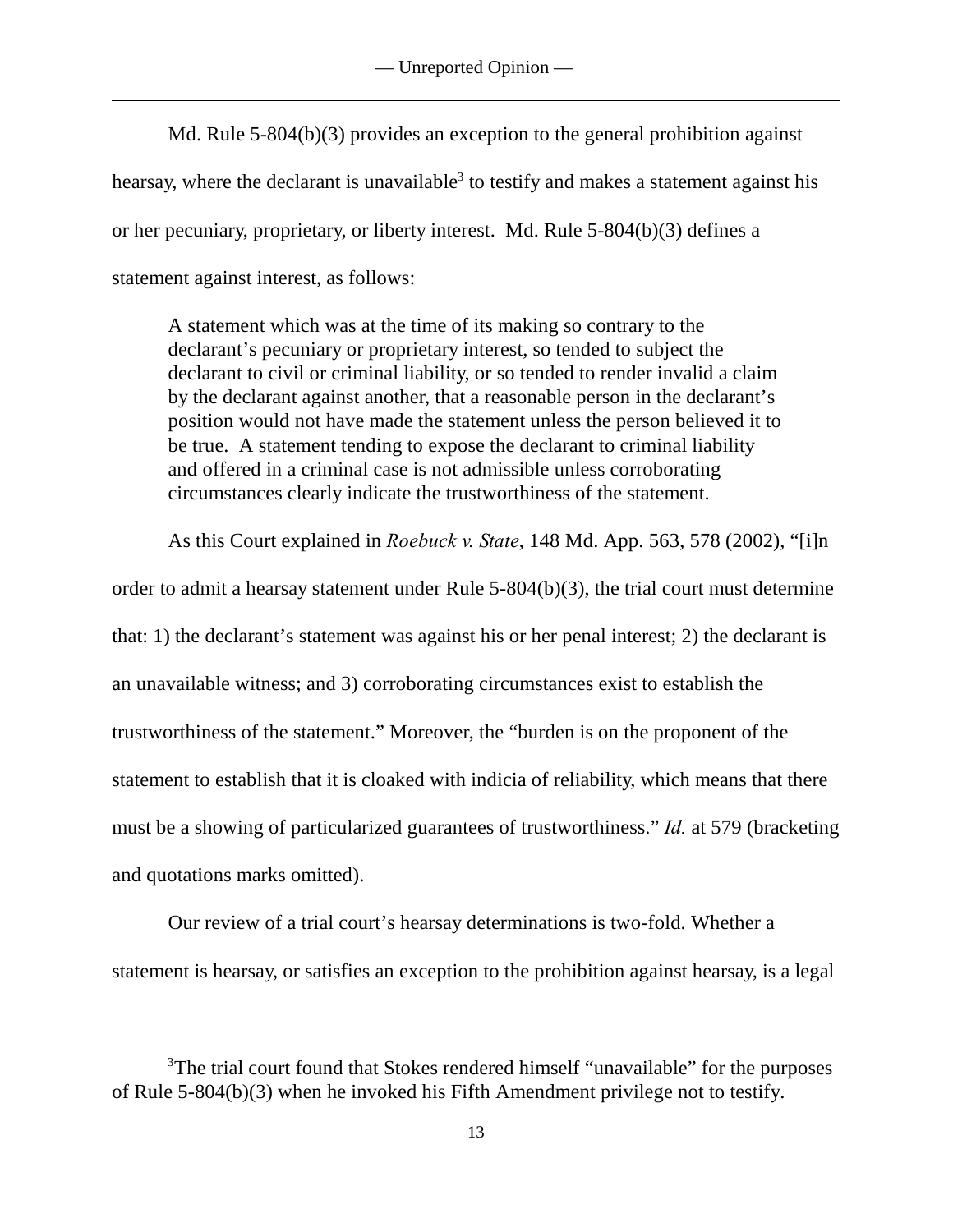conclusion that we review *de novo*. *Gordon v. State*, 431 Md. 527, 538 (2013). Whether there are sufficient corroborating circumstances to establish the trustworthiness of the out-of-court statement is a factual inquiry that is subject to review under the clearly erroneous standard. *Id*.; *State v. Matusky*, 343 Md. 467, 486 (1996).

"A statement against penal interest is a statement which, if true, means that the declarant is subject to criminal liability." 6A LYNN MCLAIN, MARYLAND EVIDENCE: STATE AND FEDERAL §  $804(3):1(e)(i)$  (3d ed. 2013). As the Court of Appeals has explained, the statement need not amount to "a full confession but must involve substantial exposure to criminal liability." *State v. Standifur*, 310 Md. 3, 13 (1987). A critical consideration in a courts assessment of a statement as a statement against penal interest is whether a reasonable person in the position of the declarant would have understood the statement to be against his or her interest. *Id*. at 13. The Court of Appeals has instructed that, in making the reasonableness determination, courts should not only consider the words spoken, but "the totality of the circumstances under which the statement was made." *Id*.

Williams does not challenge the trial court's conclusion that Stokes's statement exculpating Williams did not inculpate Stokes under the facts of this case. Instead, he argues that Stokes's statement was against his penal interest because it jeopardized his plea agreement and thus exposed him to a significantly increased sentence. The difficulty with the argument is that circumstances surrounding Stokes's statement do not support the conclusion that Stokes understood that his testimony threatened his plea agreement.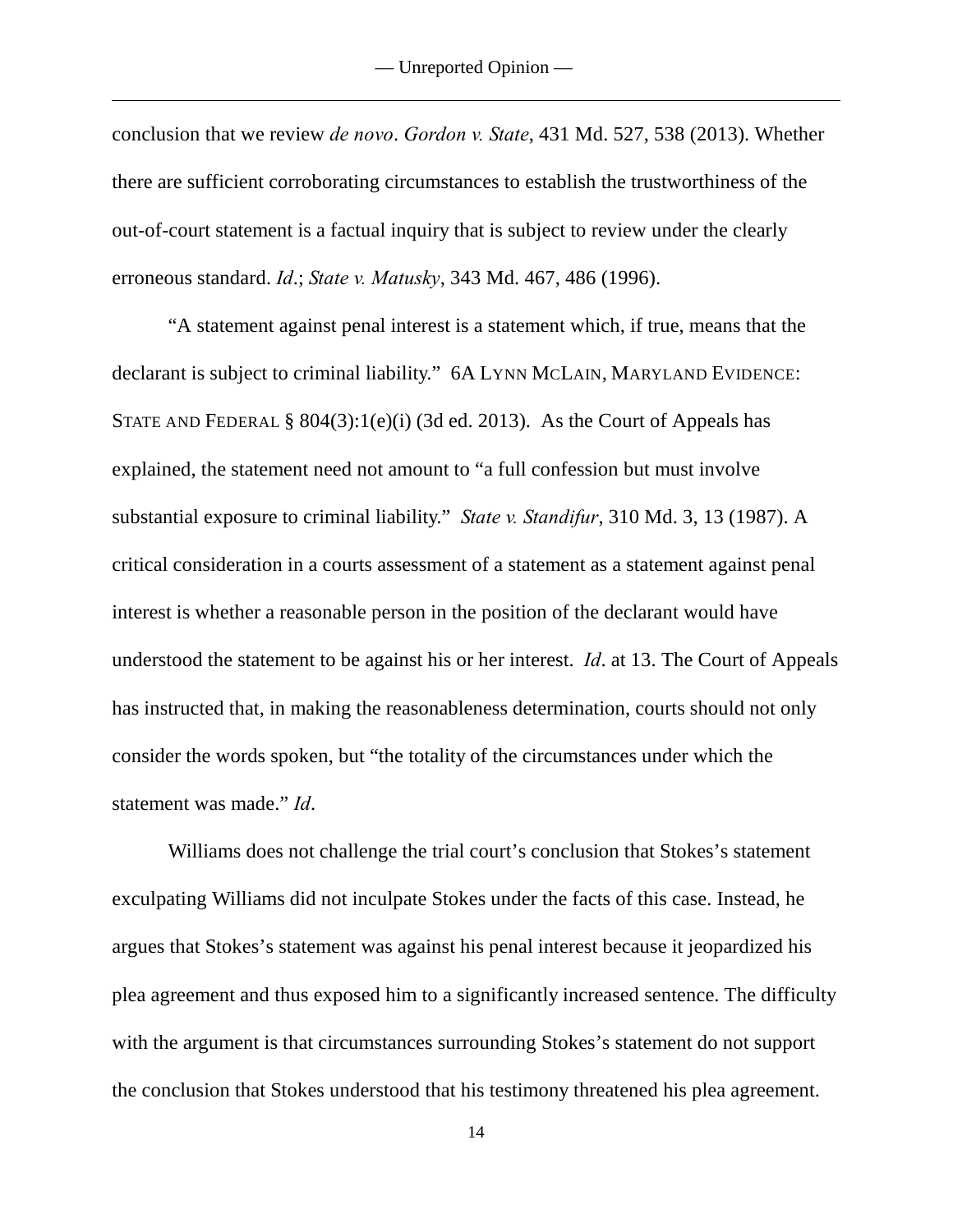In fact, the transcript of the guilty plea proceeding indicates to the contrary. During that proceeding, Stokes's counsel made it clear to the court that Stokes did *not* understand that making an exculpatory statement about Williams would jeopardize his plea agreement. Specifically, at one point in the guilty plea proceeding, counsel stated: "I just don't think he really understood what he was getting into here. Let me explain it to him, your honor, he's in over his head. He indicates that he wants to accept the plea and he has no intention to you know,  $-[.]$ " Later, after conferring with his client, counsel stated:

I would vote a change in the agreement, your honor. It's been a situation where Mr. Stokes and I had a lengthy conversation essentially, sir; he wants to take advantage of the agreement.

As an alternative basis for its decision, the trial court concluded that the statement lacked the "particularized guarantees of trustworthiness" that is required for admission *Roebuck,* 148 Md. App. at 578. We cannot say that the trial court was clearly erroneous in its conclusion. There was an ample basis on which to conclude that Williams and Stokes were friends or that some other form of "allegiance" motivated Stokes's statement. There was certainly evidence that Stokes and Williams were friends; they had socialized together with Jasmine for most of the day on which the assault occurred; they consulted with one another before approaching Powell's automobile; after Powell bested Stokes in the initial confrontation, both men pursued Powell and joined together to beat and stab him. This was a sufficent basis for the court to conclude that the two had some form of of allegiance towards one another.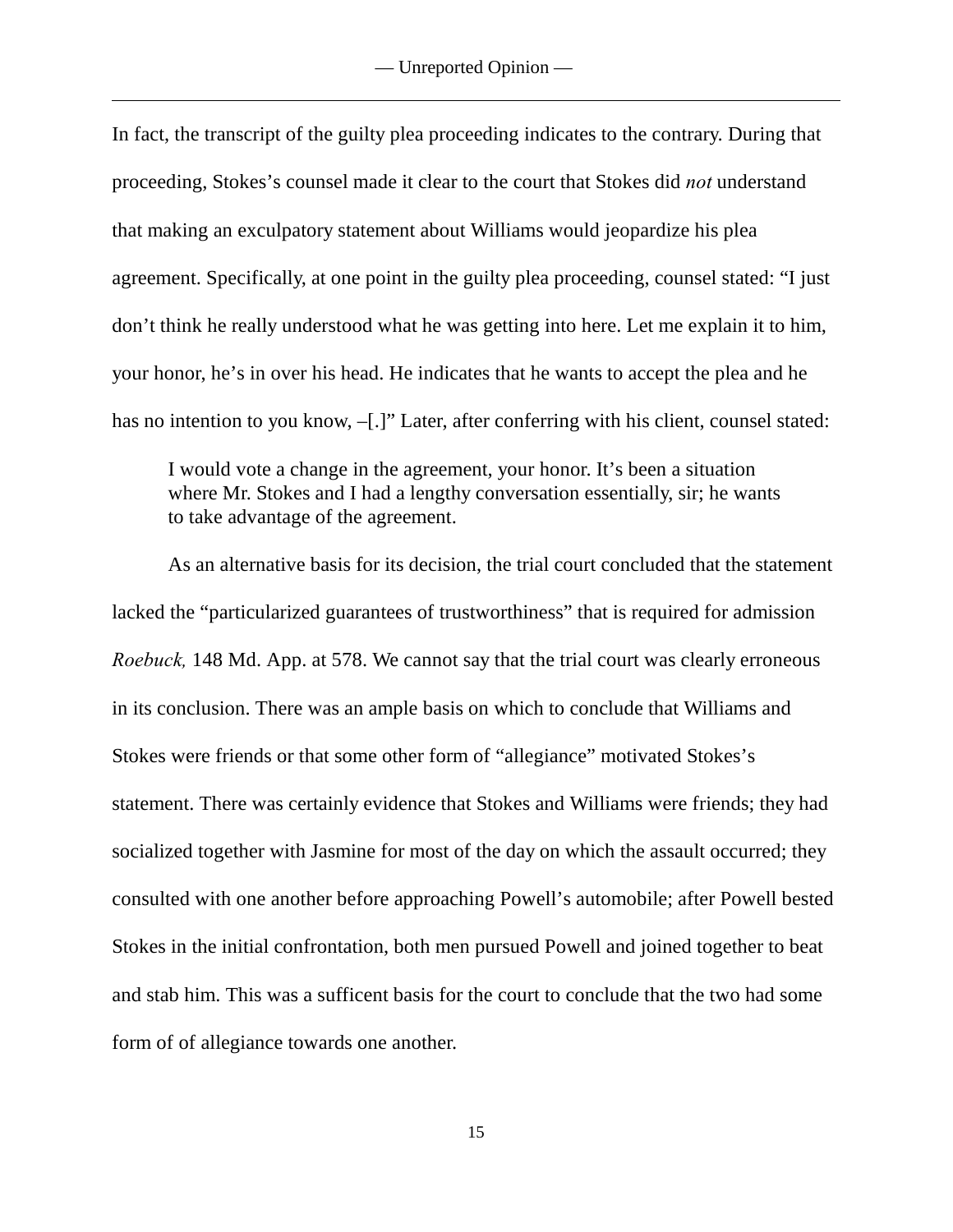We conclude that the trial court did not err when it refused to permit Williams to introduce Stokes's statement.

## **III. The Supplemental Jury Instruction**

Included in the instructions provided to the jury, and consistent with the State's theory of the case, the court instructed the jury on accomplice liability.<sup>4</sup> After the jury retired, they sent a note asking, "for accomplice liability does the defendant need to know the intent of the primary actor involved in the crime?" In response, the trial court sent a note instructing the jurors to reread the accomplice liability instruction and providing

The defendant may be guilty of  $-\text{let's see}$ . The defendant may be guilty of attempted first degree murder, attempted second degree murder, first degree assault, and second degree assault as an accomplice even though the defendant did not personally commit the acts that constitute each of those crimes. In order to convict the defendant of either first degree murder, attempted second degree murder, first degree assault, or second degree assault as an accomplice, the State must prove that any one of those crimes occurred and that the defendant, with the intent to make the crime happen, knowingly aided, counseled, commanded, or encouraged the commission of the crime or communicated to the primary actor in the crime that he was ready, willing, and able to lend support if needed.

The mere presence of the defendant at the time of the place of the commission of the crime is not enough to prove the defendant is an accomplice. If presence at the scene of the crime is proven, that fact may be considered along with all the surrounding circumstances in determining whether the defendant intended to and was willing to aid the primary actor, for example by standing by as a lookout to warn the primary actor of danger, and whether the defendant communicated that willingness to the primary actor.

<sup>&</sup>lt;sup>4</sup>The court's instruction tracked Maryland Pattern Instructions - Criminal, 6.0. The court told the jury: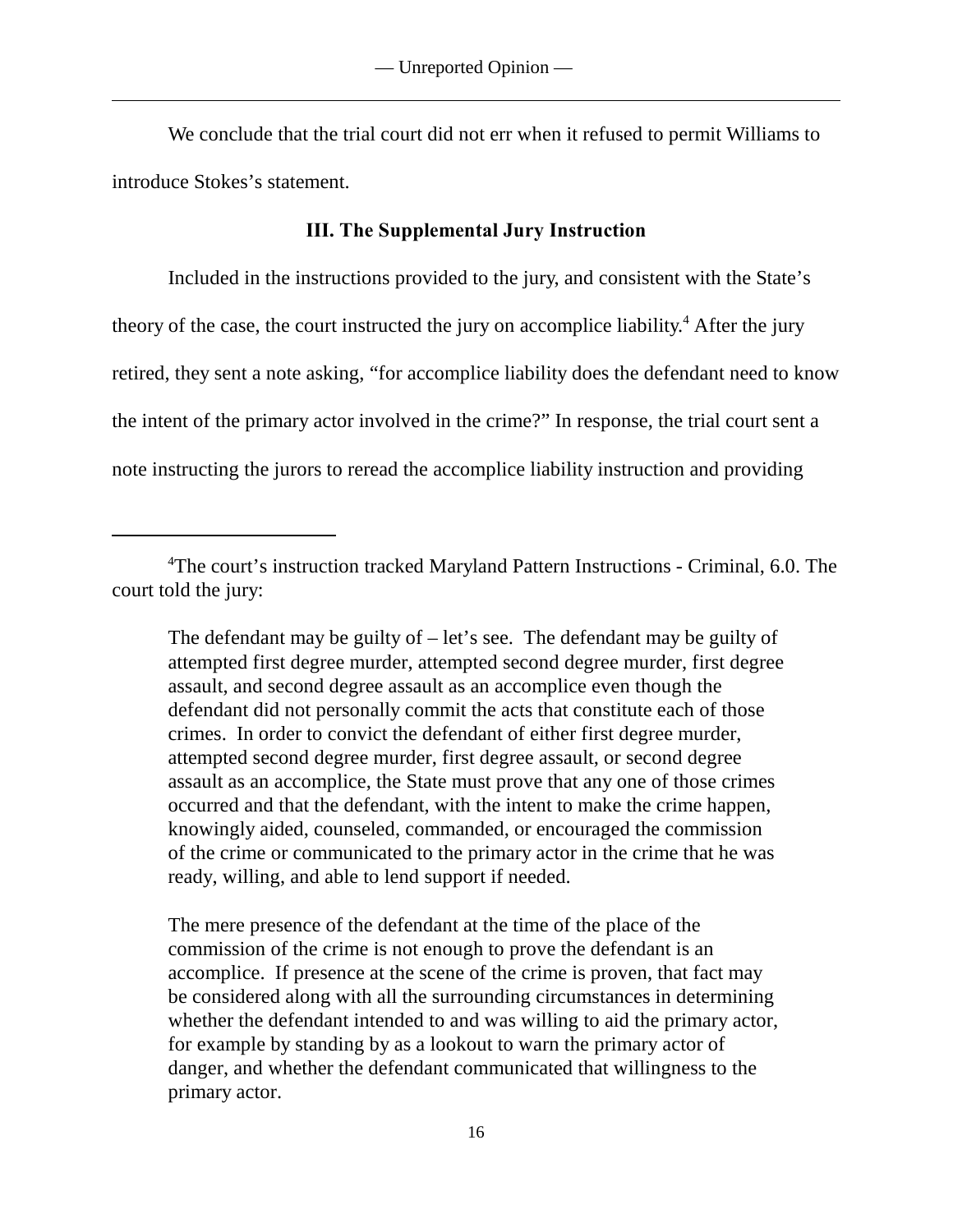them additional information about the knowledge required of an accomplice, specifically, a modified version of the pertinent part of the commentary to Maryland Criminal Pattern Jury Instruction  $6.0<sup>5</sup>$  Over the course of their deliberation, the jurors sent a number of other notes inquiring about accomplice liability.

Williams's final contention arises from the court's supplemental instruction on accomplice liability. Williams asserts that providing the jury with two paragraphs from the comment to the model jury instruction caused confusion amongst the jurors, and

 $5$ The trial court's handwritten note to the jury reads, in pertinent part, as follows:

Jurors –

Please reread the accomplice instruction that was previously provided. Additionally, I have attached some additional instructions that relate to the 'knowledge' requirement of an accomplice that you have requested.

The document attached to the note contained the following language:

The accomplice must possess criminal intent. Aid or encouragement will not make the accomplice guilty unless she or he knew or had reason to know of the intent of the principal actor and shared it. When specific intent is a necessary element of a particular crime, one cannot be an accessory for that crime unless such person entertained the requisite intent, or knew that the principal actor entertained such intent. That intent includes not only the purpose in mind but also such results as are known to be substantially certain to follow. The mens rea for each and every principal and accessory floats free and must be determined separately for each.

An accomplice's liability extends not only to the planned or principal offense, but to all other crimes incidental thereto, if done in furtherance of the commission of the offense and escape therefrom. Thus, when an actor aids and abets in the main thrust of the criminal design, it is not necessary that she or he aid and abet in the consequential crimes in order to be responsible for them.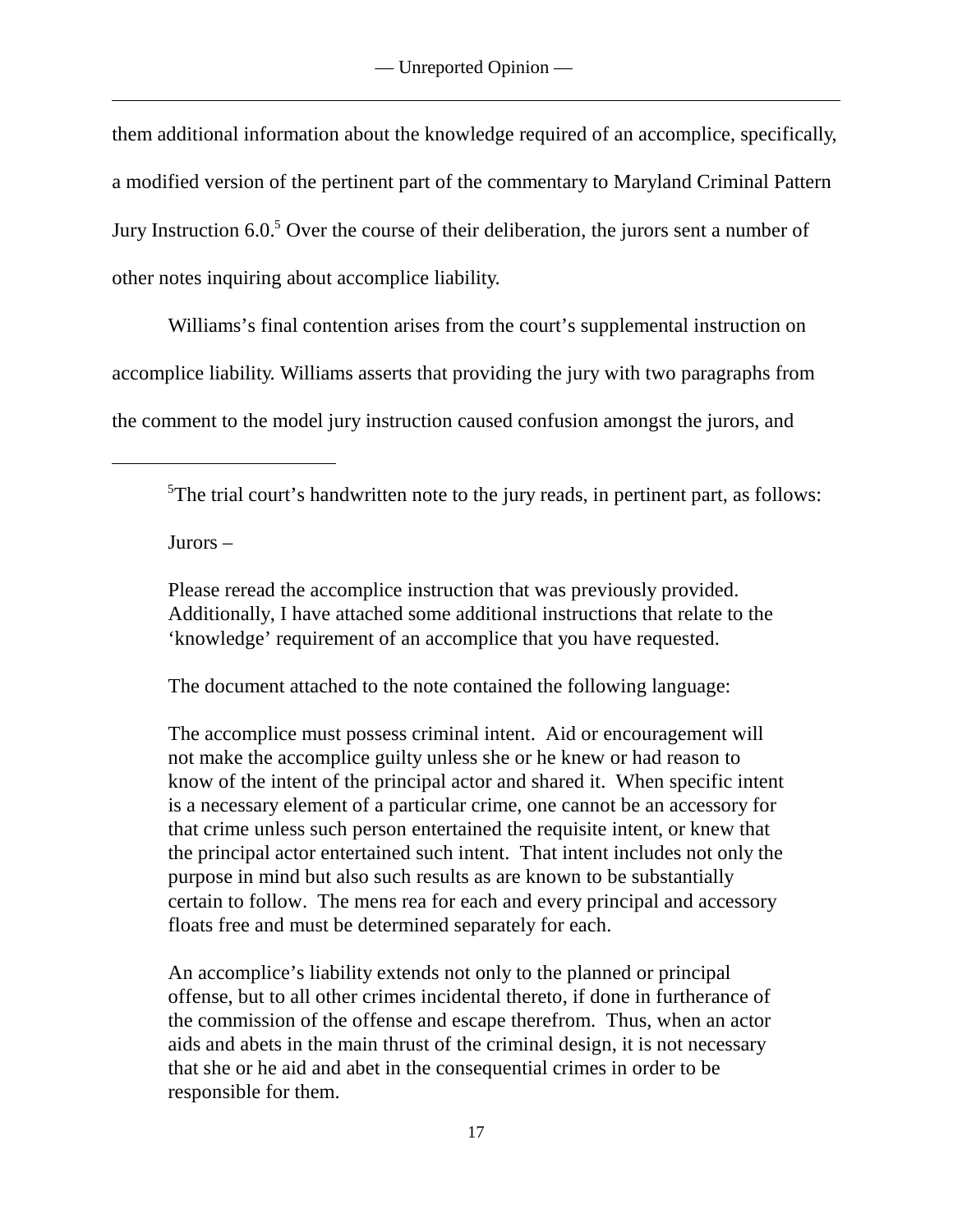ultimately resulted in the jurors misapplying the law to the facts of the case before them. The State counters that the contention is not preserved for appellate review because Williams's defense counsel failed to object to the instruction after it was given. Further, the State contends that even if the issue were preserved, the trial court acted within its discretion in providing the jury with the comment to the model instruction.

Md. Rule 4-325(e) provides that "[n]o party may assign as error the giving or the failure to give an instruction unless the party objects on the record promptly after the court instructs the jury, stating distinctly the matter to which the party objects and the grounds of the objection." The transcript indicates that Williams's defense counsel stated that he would prefer that the trial court respond to the note by referring the jurors to the instruction that was initially given, but at no point objected to the court's supplemental instruction. Pursuant to Md. Rule 4-325(e), Williams's contention is not preserved.

In his reply brief, Williams asks us to exercise our discretion to review the trial court's action under the plain error doctrine. We decline to do so.

In *McCree v. State*, 214 Md. App. 238 (2013), *aff'd*, 441 Md. 4 (2014), this Court discussed the circumstances in which we may exercise our discretion to engage in plain error review. We stated that plain error review is reserved to "address unpreserved errors by a trial court which 'vitally affect a defendant's right to a fair and impartial trial.'" *Id.* at 271 (quoting *Diggs v. State*, 409 Md. 260, 286 (2009)). We also noted that our discretion to exercise plain error review should be "rarely exercise[d]" because, for considerations of fairness and judiciary efficiency, all challenges should be first raised